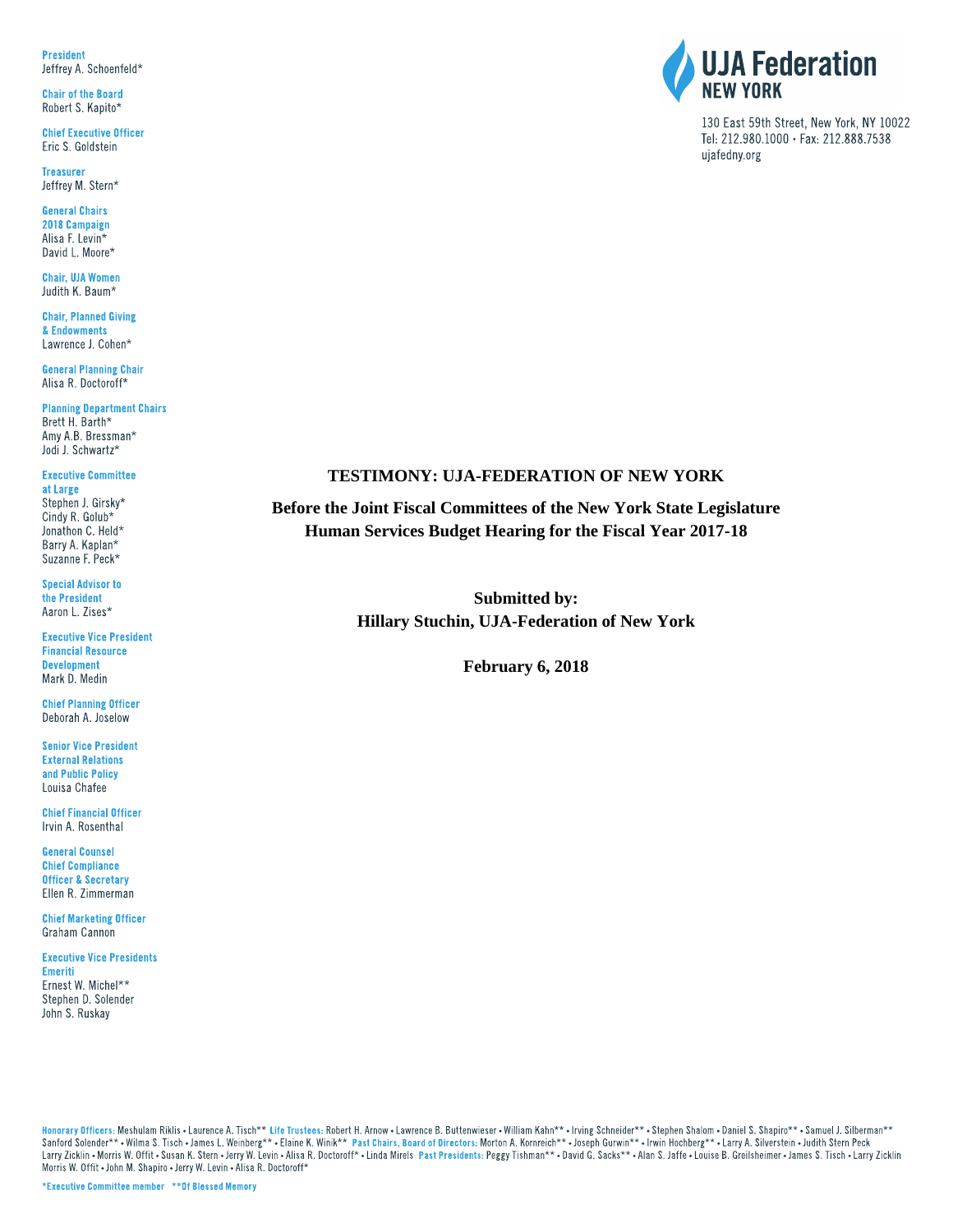On behalf of UJA-Federation of New York, our network of nonprofit partners and those we serve, thank you for the opportunity to testify on the importance of maintaining and expanding support for the human services sector.

Established over 100 years ago, UJA-Federation of New York is one of the nation's largest local philanthropies. Central to our mission is to care for those in need. We identify and meet the needs of New Yorkers of all backgrounds and Jews everywhere. We connect people to their communities and respond to crises in New York, Israel and around the world. We support nearly 100 nonprofit organizations serving those that are most vulnerable and in need of programs and services.

# **SUPPORTING NEW YORK'S NONPROFITS**

UJA's nonprofit partners deliver programs, services and resources such as access to food, educational and after school programs, mental health services, workforce development training, subsidized and supportive housing, and access to benefits that support the wellbeing of all New Yorkers across their lifespans. However, static or reduced funding has forced nonprofit program budgets to adjust, leaving them unable to expand service delivery to meet the needs of New Yorkers.

Over the long term, expanded investment in the nonprofit sector will allow for contracts that cover the real cost of providing services; appropriate, competitive compensation for the workforce, and investments in core programs necessary to bring communities from crisis to stability.

The state can make the following immediate investments to respond to the needs of nonprofits and ensure stability in the sector.

- First, fund the minimum wage increase for state contracts not yet adjusted to reflect the increased cost of service provision, keeping nonprofits from filling the gap of another unfunded mandate. This would cost \$23 million for FY2019 for human services providers with direct service contracts.
- Second, provide salary increases for workers who have not seen an increase in over eight years, and were not covered by the FY18 increases for direct care workers at an equivalent 3.25 percent per year for two years. This would cost \$65 million per year for two years.
- Third, continue to invest \$100 million in the Nonprofit Infrastructure Capital Investment Program (NICIP) that will enable targeted investments in capital projects to improve the quality, efficiency, accessibility, and reach of nonprofit human services organizations that serve New Yorkers.

These three immediate investments will promote a healthy, stable nonprofit sector capable of delivering high-quality, efficient and effective services to its clients.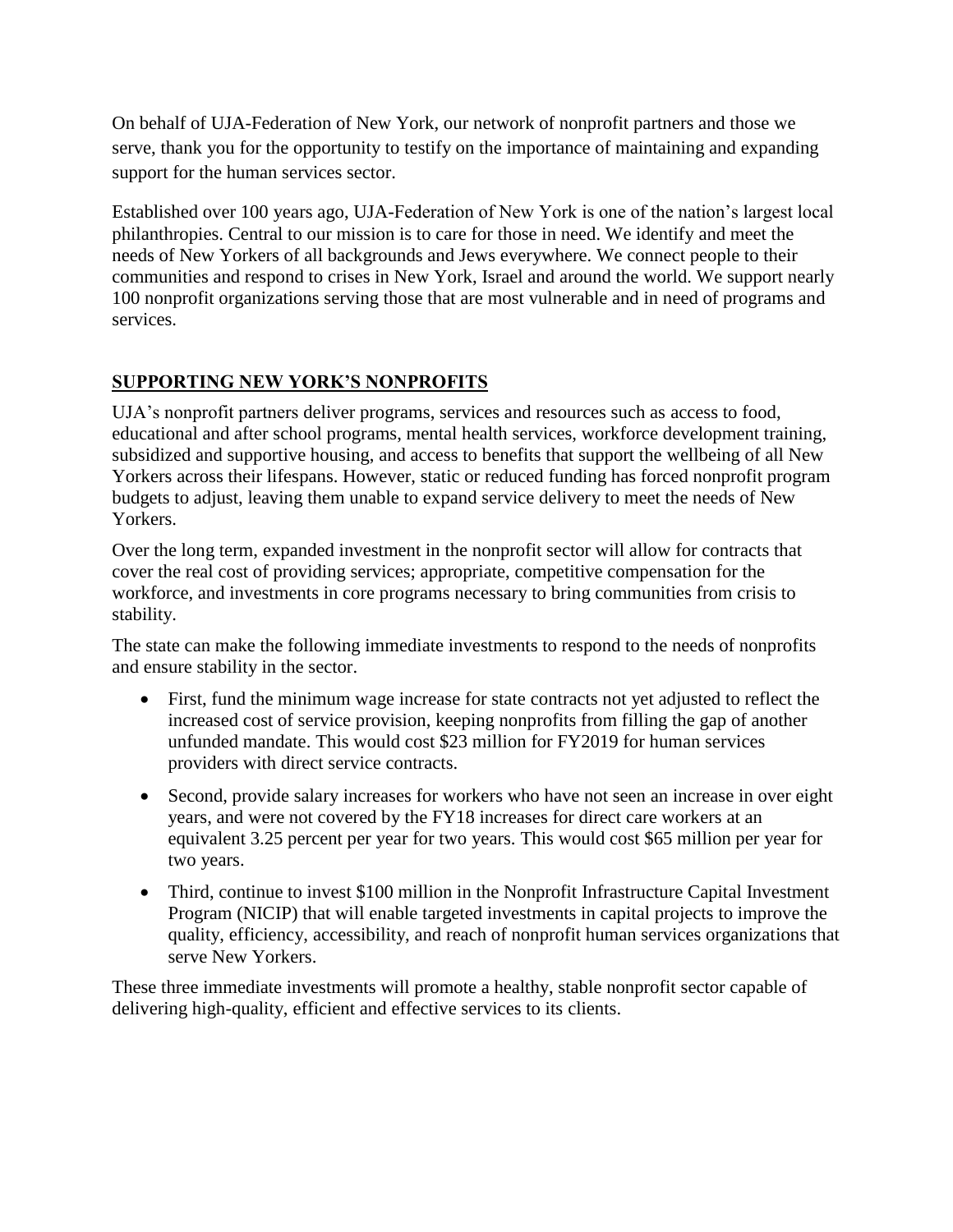#### **Nonprofit Infrastructure Capital Investment Program**

In 2015, the Nonprofit Infrastructure Capital Investment Program (NICIP) was established to address the long unmet capital needs of the State's nonprofit human services sector. This innovative funding is now helping nonprofit providers deliver safer and improved services, as they are able to upgrade and maintain their spaces and bring in enhanced technology where needed. We appreciate the leadership that the legislature has taken in securing this investment, but the need for capital funding continues to far exceed the initial \$100 million appropriation and the \$20 million that was allocated in FY18.

As more New Yorkers rely on crucial programs and resources provided by human services nonprofits, we urge the state to continue its investment in the sector by including an additional \$100 million in the SFY 2018-2019 budget. In the initial round of funding, there were 635 applications submitted for the NICIP procurement, amounting to more than \$300 million in requested funding and demonstrating nonprofits' overwhelming need for capital investment.

It is in the state's interest to have a healthy, stable nonprofit sector capable of delivering high quality, efficient, and effective services to its residents, and we respectfully request the support of the Legislature in renewing NICIP funding for the upcoming fiscal year. Renewed funding will continue to support the nonprofit sector so they can deliver critical services, provide resources to those in need, uplift communities and bring New Yorkers out of poverty.

#### **Human Services Workforce Support**

There are hundreds of thousands of human services workers throughout the state who are responsible for caring and supporting their fellow New Yorkers. Case managers, teachers, administrators, social workers, direct care professionals, and many more are committed to providing high quality services. Over 80 percent of this workforce is women, and more than half are people of color—two groups that are overrepresented in poverty and economic insecurity.

Many of these jobs, based on the skill and dedication required, should not be minimum wage jobs. Even above the lowest wage workers, professionals are chronically underpaid. Turnover is also extremely expensive to organizations in terms of hiring and training new staff, impeding service delivery.

While a portion of the sector's direct care agencies contracted with the Office for Persons with Developmental Disabilities (OPWDD), Office of Mental Health (OMH), and Office of Alcoholism and Substance Abuse Services (OASAS) secured \$55 million in the last budget to provide a 3.25 percent salary increase per year for the next two years to specific direct care titles, this leaves out many human services workers, including those contracted through State agencies like the Office of Children and Family Services (OCFS) and Office of Temporary and Disability Assistance (OTDA). Through this, we estimate the 3.25 percent increase to the workers left out of last year's investment would cost \$65 million, which we are advocating to be included in this year's budget.

In addition to salary adjustments, we must address the gap in organizational stability created by the unfunded minimum wage increase. It is the responsibility of the government to fund mandates relating to the nonprofit sector and their contracts. While nonprofits were included in the minimum wage mandate, contracts were not adjusted appropriately to account for funding the new minimum wage bracket. We are asking the State to include \$23 million to fund the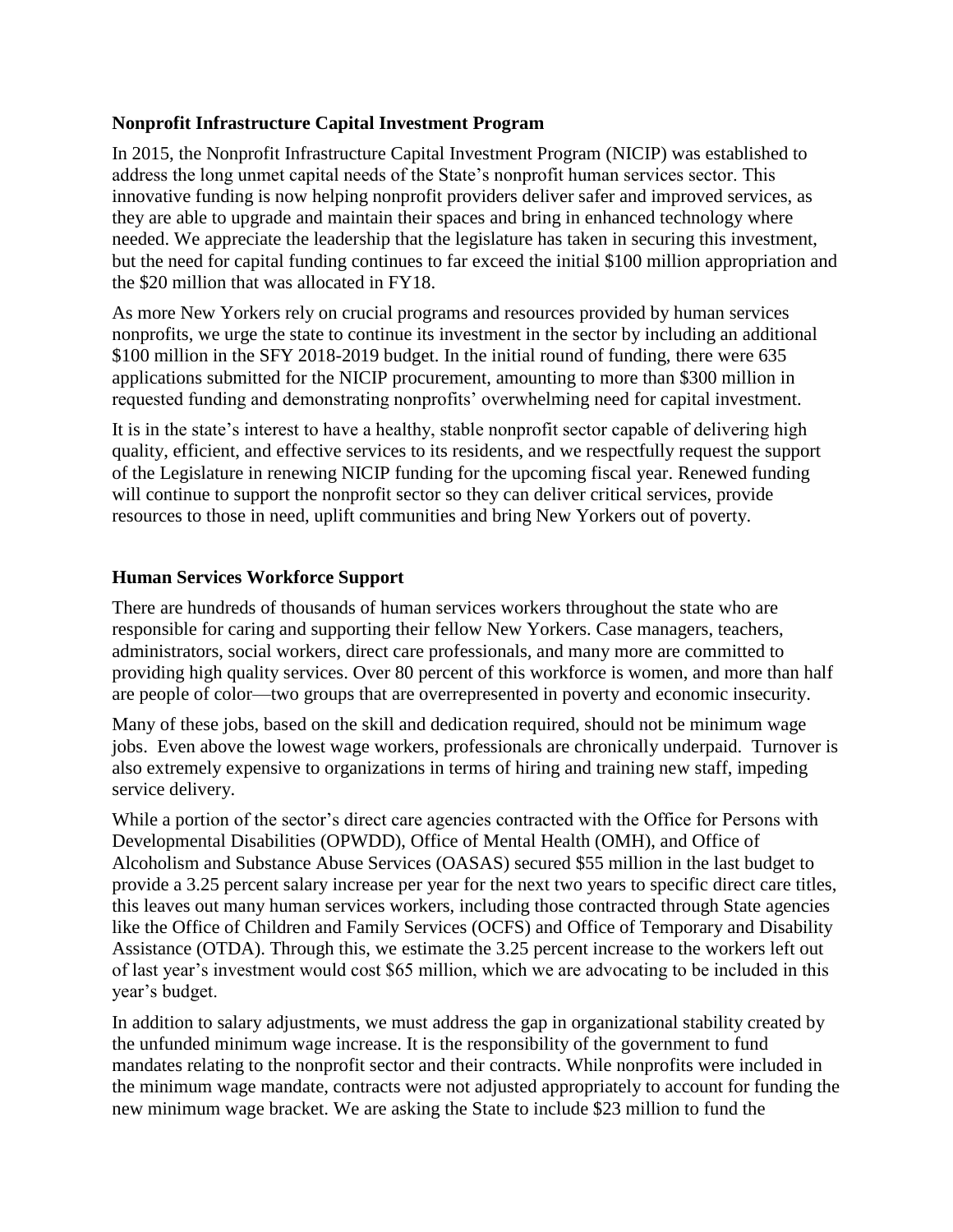minimum wage. Without this funding, nonprofits will be forced to make tough decisions regarding benefits for their employees, closing programs, or even laying off staff. Nonprofits should not have to fundraise to pay their workers through this unfunded mandate.

### **Supportive Housing & Affordable Housing**

Many organizations within UJA's network of nonprofits provide subsidized and supportive housing through various government programs. Their clients demonstrate the critical need for additional housing. Affordable or supportive housing allows low income individuals to stay stable in their communities, which would be nearly impossible without this resource.

As the need for affordable living options increases daily, we are encouraged by the Governor's proposal to continue funding of 6,000 new supportive housing units and his inclusion of \$125 million for senior housing, both to be built over the next five years.

We respectfully urge the state to continue to consider policies and funding to create additional opportunities for supportive, low income, affordable and extremely low income housing units.

## **Naturally Occurring Retirement Communities**

Classic NORCs and neighborhood NORCS—collectively known as N/NORCs—are multi-age housing developments or neighborhoods that were not originally built for older adults, but now are home to a significant number of older people. N/NORCs leverage support from housing, social service, and health care providers to promote health and stability among older adults in concentrated apartment buildings and housing complexes, as well as in lower-density neighborhoods and rural areas. As New Yorkers age, an increasing number of residents will require health and social services facilitated by N/NORC Supportive Service Programs. These vital programs and resources help enable low-middle income New Yorkers to age in place and thrive in their communities.

The Executive Budget Proposal includes \$4.055 million for N/NORC programs, cutting the \$2 million added by the legislature in the FY2018 Enacted Budget. Without additional funding, existing N/NORCs will not be able to sustain programming or offer enhanced services. This lack of funding also prevents growth and expansion of the model to new areas in New York State. Additional funding is vital to ensure that current N/NORCs can continue to provide services, particularly health care management services and so the state can develop the program in underserved areas with rapidly growing aging populations.

We respectfully request your support for the restoration of \$2 million and the investment of an additional \$1 million for N/NORC programs. These investments will help preserve the existing 29 NYSOFA-funded N/NORCs, and potentially allow for program expansion statewide.

We are concerned that investments made by the legislature are not considered a stable funding source for program contracts that are longer than one year, which poses challenges for expansion of the N/NORC program when NYSOFA releases a future RFA. As you know, enhanced funding is vital to ensuring that N/NORCs can continue to provide services and grow their programs to meet the needs of a rapidly aging population. We ask that the legislature works with the Governor to ensure funding is baselined into the out-years of N/NORC program contracts. Older adults across New York rely on NORC services to remain healthy and stably housed;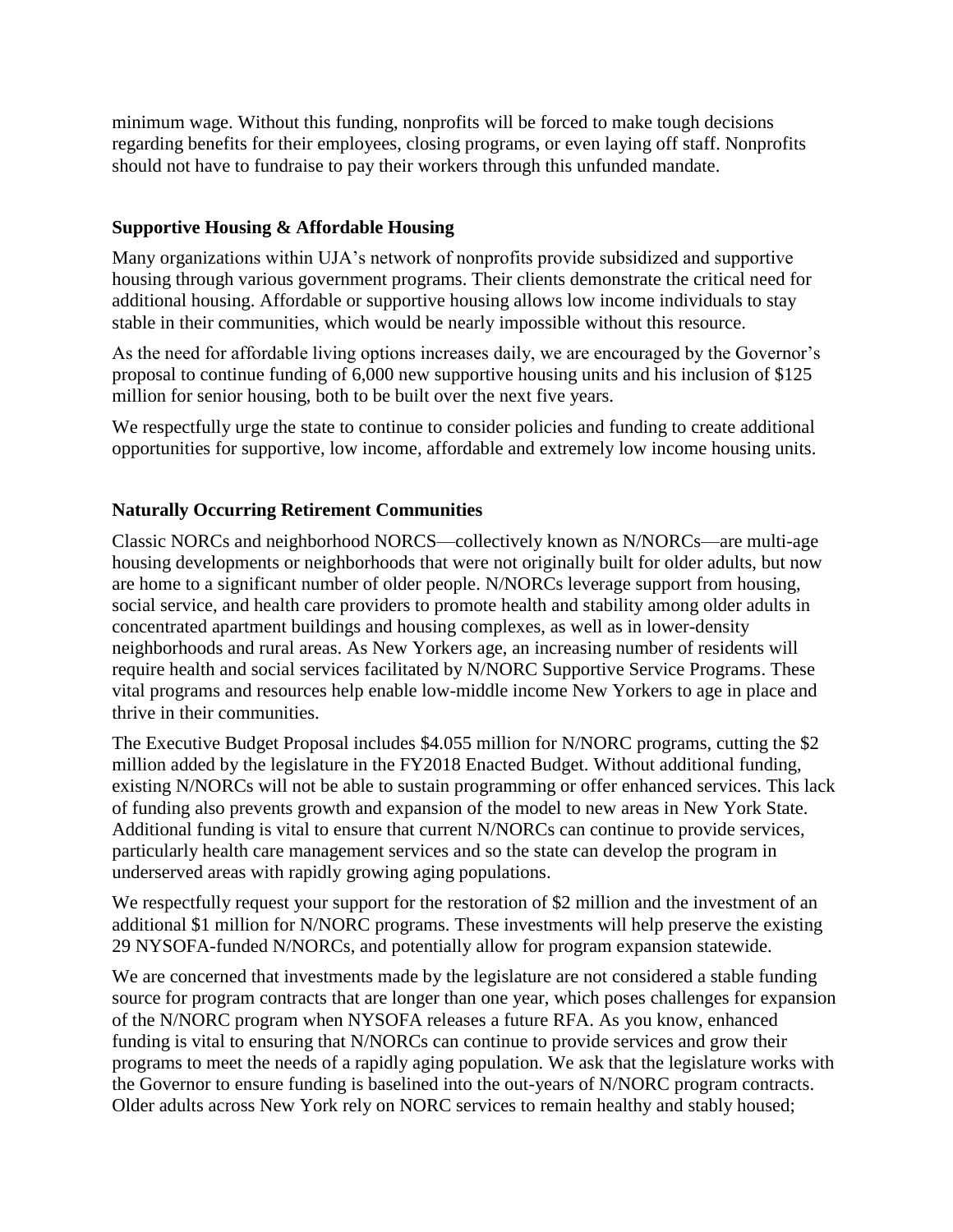without these services, their options for receiving appropriate community-based care would be diminished.

#### **Holocaust Survivor Initiative in New York**

New York State is home to nearly 50,000 Holocaust survivors—almost half of the total population of survivors living in the United States. While the majority of this population lives downstate, the Hudson Valley, Western and Central New York regions are also home to survivors.

The SFY 2017-2018 budget saw a \$200,000 investment in New York's Holocaust survivors and the Governor's Executive Budget Proposal includes the re-appropriation of this funding. This funding supports specialized case management, caregiver training, mental health, transportation, socialization and legal services statewide, as well as end of life care. To maintain and expand these supportive services, we respectfully request that New York State fund the Survivor Initiative at \$1 million in the SFY 2018-2019 budget.

Survivors experience complications beyond the normal scope of aging, and the needs of this group can be more complex than those of the senior community at large. They live with the aftermath of trauma and experience higher rates of depression, anxiety and distrust of others. Childhood malnutrition and inadequate medical care has resulted in brittle bones and poor oral health. Some will not shower and must keep food close by at all times.

Many survivors live in poverty, subsisting on fixed incomes that do not adequately cover the cost of care or basic necessities such as housing, food, utilities or medications. Forty percent of New York's survivors live at or below 150% of the national poverty level; and nearly 35% are coping with chronic illness and require assistance with both activities of daily living and instrumental activities of daily living.

Specialized programs and services are required to best care for this population. Increased assistance for aging survivors in our state is critical so that we may enhance the quality of life for Holocaust survivors as they live out their remaining years.

### **SYEP (Summer Youth Employment Program)**

UJA appreciates the commitment in the Executive Budget to provide a \$4 million increase in funding for SYEP, bringing the state's total investment to \$40 million. This will cover the costs associated with the increase in minimum wage for state funded SYEP slots. UJA recommends an additional \$4 million be included in the SYEP budget resulting in 3,000 additional jobs for youth across the state.

#### **Advantage After School**

Three of our UJA nonprofit partners receive funding through Advantage After School. Using this funding they provide after school programming for youth in areas not covered by the Empire State After-School initiative. The Executive Budget funded the Advantage After School program at \$17.2 million which is a \$2.5 million cut from the 2017-2018 Enacted Budget. This is also \$5 million less than the program was funded at in FY 2016-2017. If the funding remains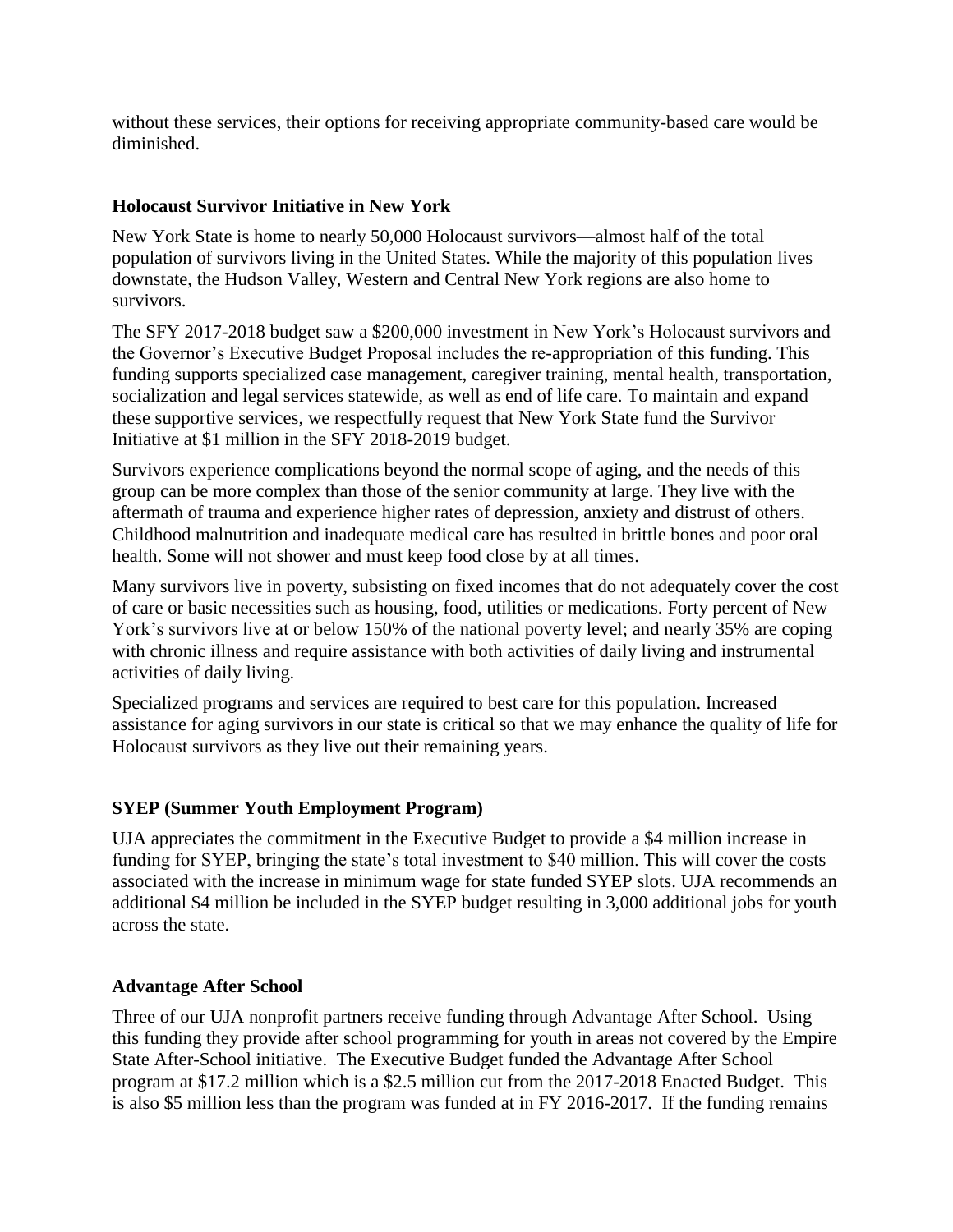at \$17.2 million, the OCFS will be unable to fund a new round of Advantage After School grants. Fifty six programs' Advantage After School grants expire in June 2018 and their programs will be in danger of closing if they are unable to apply for a new round of funding. UJA strongly recommends the Advantage After School Program be funded at \$22.3 million in order to protect at least 1,800 students from losing access to after school programs in their communities.

## **Childcare**

Childcare is not only critically important in that it gives working parents stability, allowing them to earn a living for their family and boost the economy, but it also provides the basis for quality learning for young children. However, the cost of childcare in New York is among the highest in the nation, causing working families to make difficult choices about how their children will be cared for. There are not enough childcare subsidies to assist all the low-income eligible families causing four out of five of those who apply to be turned away. UJA appreciates the \$7 million added to the funding for child care subsidies in the Executive Budget restoring this line item to its SFY 2016-2017 funding level of \$806 million. We further urge the state to consider fully addressing the rising cost of childcare in the SFY 2018-2019 budget.

### **Adult Literacy Education**

ALE funds English for Speakers of Other Languages (ESOL), Adult Basic Education (ABE) and High School Equivalency (HSE) preparation classes. In New York City alone, there are an estimated 2.2 million adults that lack English proficiency, a high school diploma or both. There are 15,000 New York City residents on a waitlist for adult literacy classes. Each of these programs strengthens the abilities of adults to compete in the job market and improve their financial well-being across New York State.

However, the Governor's Executive Budget Proposal cuts the addition \$1 million added by the Legislature in the FY2018 Enacted Budget, funding ALE at \$6.2 million. We respectfully request your support for the restoration of \$1 million and the investment of an additional \$8 million in ALE programs. This additional investment would raise ALE funding to \$15.2 million. Expanding ALE will allow for approximately 16,000 students to be served in New York State and counter the State's anticipated loss of Federal WIOA Title II funds. The current number of students served is about 5,700.

### **Innovative approaches to increasing access to culturally appropriate food**

Governor Cuomo's executive budget includes the creation of the "No Student Goes Hungry" program. UJA-Federation supports the creation of programs to ensure that students have access to healthy school meals regardless of income, resulting in healthy development and the ability to learn.

Our nonprofit partners provide vital services and supports to all New Yorkers, including access to food. Proposed funding cuts to SNAP will further tax already limited resources and result in the inability of our agencies to respond to the increased nutritional needs of the individuals with which they work. We urge the State to consider innovative approaches to increasing access to